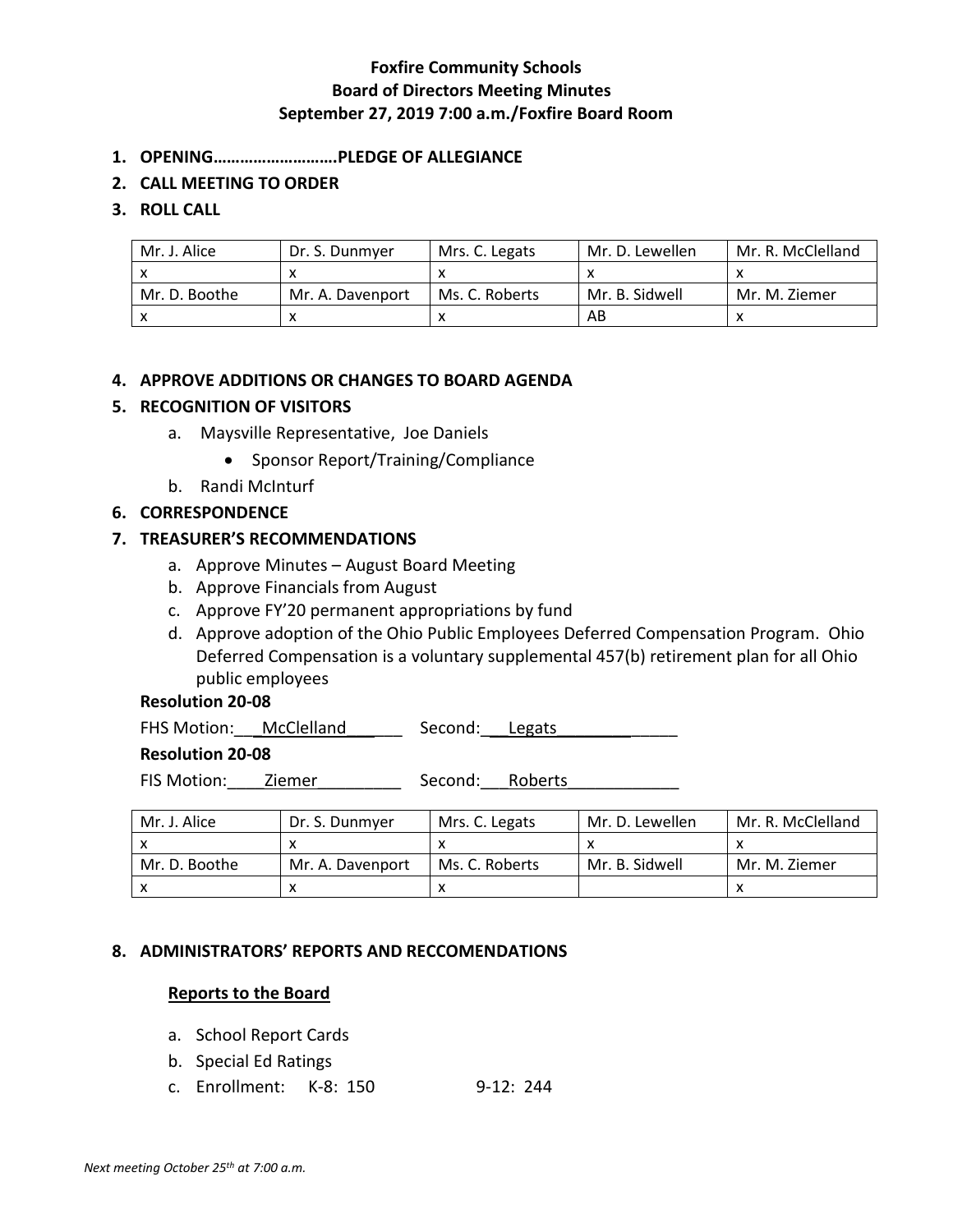# **Foxfire Community Schools Board of Directors Meeting Minutes September 27, 2019 7:00 a.m./Foxfire Board Room**

- d. Building Updates- Roof/Electrical
- e. Marketing
- f. Snow Removal Bids
- g. Compass Consulting-Tom Needles, summary

#### **Recommendations for Consideration**

**a. None**

### **Resolution**

FHS Motion: The Second: The Second:

#### **Resolution**

FIS Motion:\_\_\_\_\_\_\_\_\_\_\_\_\_\_\_\_\_\_\_ Second:\_\_\_\_\_\_\_\_\_\_\_\_\_\_\_\_\_\_\_\_\_\_

| :Second |  |
|---------|--|
|         |  |
|         |  |

| Mr. J. Alice  | Dr. S. Dunmver   | Mrs. C. Legats | Mr. D. Lewellen | Mr. R. McClelland |
|---------------|------------------|----------------|-----------------|-------------------|
|               |                  |                |                 |                   |
| Mr. D. Boothe | Mr. A. Davenport | Ms. C. Roberts | Mr. B. Sidwell  | Mr. M. Ziemer     |
|               |                  |                |                 |                   |

# **9. EXECUTIVE SESSION** (If needed)

WHEREAS boards of education and other governmental bodies are required by statute "to take official action and to conduct all deliberations upon official business only in open meetings, unless the subject matter is specifically excepted by law"; WHEREAS "the minutes need only reflect the general subject matter of discussion in executive sessions"; and WHEREAS the members of a public body may hold an executive session only at a regular or special meeting for the sole purpose of consideration of any of the matters set forth below.

NOW THEREFORE BE IT RESOLVED under the provision of ORC 121.22, the board hereby enters executive session for the reason(s) herein stated:

- \_\_\_ Personnel matters
	- \_\_\_\_ Appointment of employee(s) (reemployment)
	- \_\_\_\_ Promotion or compensation
	- \_\_\_\_ Dismissal, discipline, or demotion of employee(s) or student(s)
	- $\underline{x}$  Investigation of charges or complaints of employee(s) or student(s)
- Purchase or sale of property
- \_\_ Conference with an attorney
- Preparing for, conducting, or reviewing negotiations or bargaining
- \_\_\_\_\_ Matters required by federal law or state statutes to be confidential
- **Specialized details of security arrangements**

Time Entered: 8:02

Time Exited: 8:23

#### **Resolution 20-09**

FHS Motion: Alice The Second: Lewellen